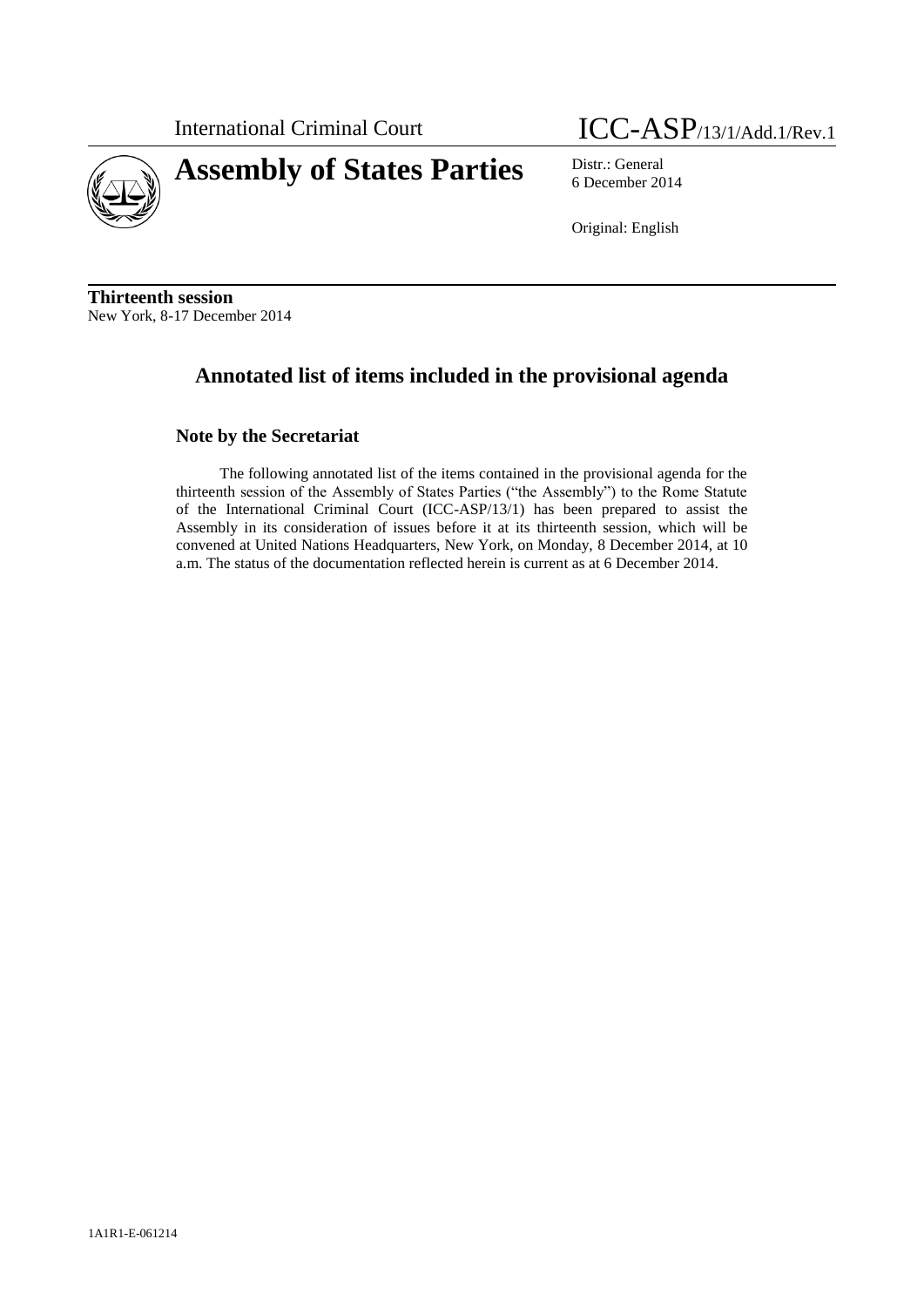## **1. Opening of the session by the President**

In accordance with article 112, paragraph 6, of the Rome Statute, the Assembly meets once a year in regular session. In accordance with rule 5 of the Rules of Procedure of the Assembly of States Parties ("Rules of Procedure"),<sup>1</sup> the Assembly, at the  $12<sup>th</sup>$  meeting of its twelfth session, on 27 November 2013, decided to convene its thirteenth session in The Hague from 8 to 17 December 2014.

#### **2. Silent prayer or meditation**

Pursuant to rule 43 of the Rules of Procedure, immediately after the opening of the first plenary meeting and immediately preceding the closing of the final plenary meeting, the President shall invite the representatives to observe one minute of silence dedicated to prayer or meditation.

## **3. Election of the President of the Assembly of States Parties for the thirteenth to sixteenth sessions**

In accordance with rule 29 of the Rules of Procedure of the Assembly of States Parties<sup>2</sup>, unless the Assembly decides otherwise, the Assembly shall elect a new composition of the Bureau at the regular session marking the end of the term of office of the Bureau. The Bureau so elected shall assume its functions only at the conclusion of the session at which it is elected and shall hold office until the end of its term.

At its eighth meeting on 18 September 2014 the Bureau decided to recommend to the Assembly that H.E. Mr. Sidiki Kaba, Minister of Justice of Senegal, be elected President of the Assembly at the beginning of its thirteenth session.

## **4. Election of two Vice-Presidents and 18 members of the Bureau**

In accordance with article 112, paragraphs 3 (a) and (b), of the Rome Statute, the Assembly shall have a Bureau consisting of a President, two Vice-Presidents and 18 members elected by the Assembly for three-year terms. Furthermore, the Bureau shall have a representative character, taking account, in particular, equitable geographical distribution and the adequate representation of the principal legal systems of the world.

Pursuant to rule 29 of the Rules of Procedure, as amended by resolution ICC-ASP/3/Res.2, at the  $5<sup>th</sup>$  meeting of its third session, the Assembly agreed on the future composition of the Bureau:

- (a) Group of Western European and other States: 5 seats;
- (b) Group of African States: 5 seats;
- (c) Group of Latin American and Caribbean States: 4 seats;
- (d) Group of Eastern European States: 4 seats; and
- (e) Group of Asia-Pacific States: 3 seats.

## **5. Adoption of the agenda**

l

Rules 10 to 13 and 18 to 22 of the Rules of Procedure concerning the agenda are applicable to regular sessions.

<sup>1</sup> *Official Records of the Assembly of States Parties to the Rome Statute of the International Criminal Court, First session, New York, 3-10 September 2002* (ICC-ASP/1/3 and Corr.1), part II.C.

 $^{2}$  As amended by resolution ICC-ASP/12/Res.8, annex III.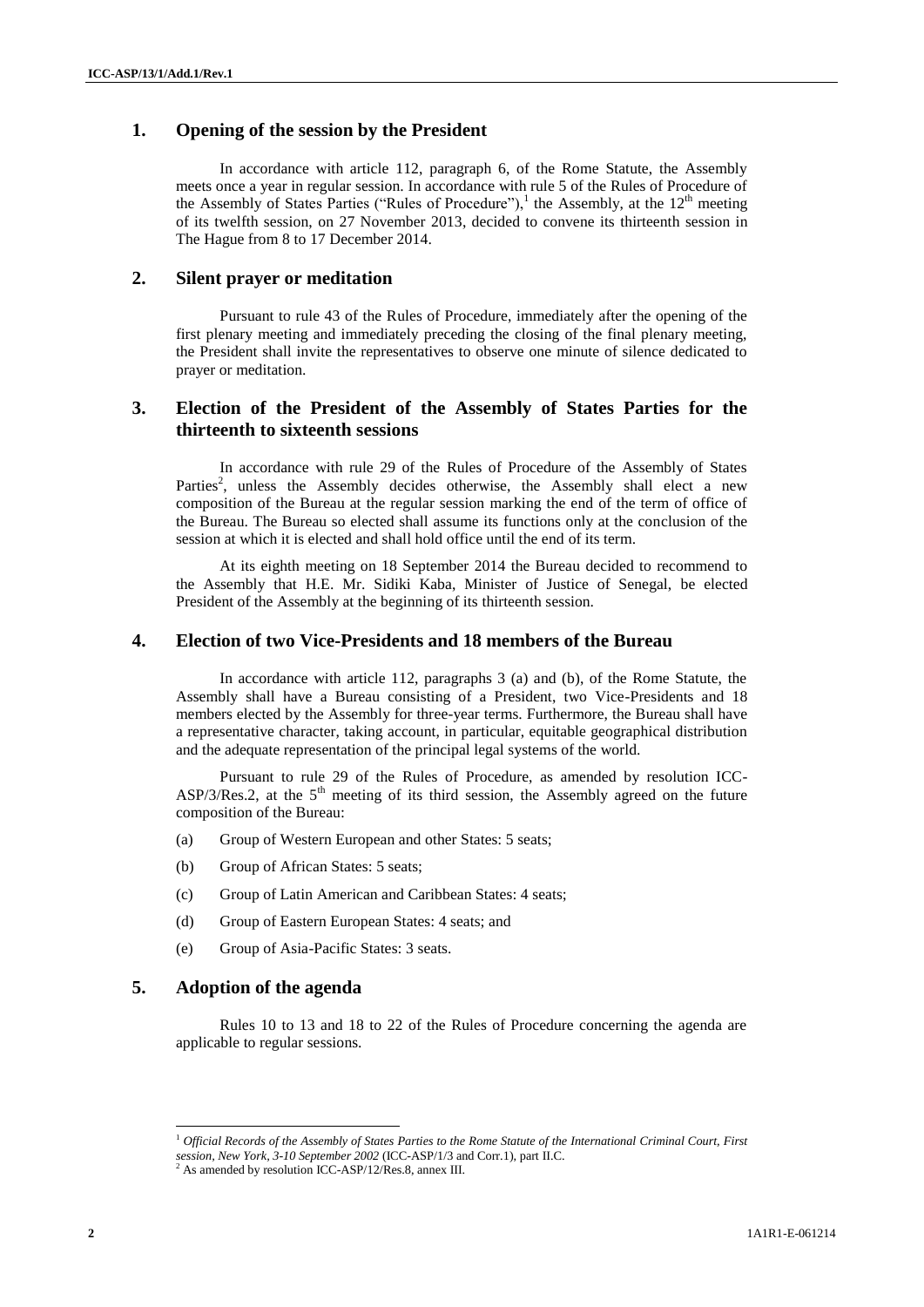In accordance with rules 10 and 11 of the Rules of Procedure, the provisional agenda for the thirteenth session was issued on 23 September 2014. In accordance with rule 19 of the Rules of Procedure, the agenda shall be submitted to the Assembly for approval as soon as possible after the opening of the session.

Pursuant to rule 12 of the Rules of Procedure of the Assembly of States Parties, Kenya and the Court submitted requests for inclusion of supplementary items in the agenda of the thirteenth session of the Assembly:

- (a) Request by Kenya for inclusion of a supplementary agenda item 'Special Session to discuss the Conduct of the Court and the Office of the Prosecutor'.
- (b) Request by the Court for inclusion of a supplementary item 'Applicability of the former Court's pension regime to former Court's judges Cotte and Nsereko'.

Pursuant to rule 13 of the Rules of Procedure of the Assembly of States Parties, Uganda submitted a request for inclusion of an additional item ''Pension entitlements for former judges Bruno Cotte (France) and Professor Daniel N. Nsereko (Uganda)" in the agenda of the thirteenth session of the Assembly.

#### *Documentation*

Provisional agenda (ICC-ASP/13/1)

List of supplementary items requested for inclusion in the agenda of the thirteenth session of the Assembly (ICC-ASP/13/34/Rev.2 and Add.1)

Request by Uganda for inclusion of an additional item in the agenda of the thirteenth session of the Assembly (ICC-ASP/13/35/Rev.1)

## **6. States in arrears**

According to article 112, paragraph 8, of the Rome Statute, "A State Party which is in arrears in the payment of its financial contributions towards the costs of the Court shall have no vote in the Assembly and in the Bureau if the amount of its arrears equals or exceeds the amount of the contributions due from it for the preceding two full years."

At its fourth session, the Assembly took note of the report of the Bureau on the arrears of States Parties<sup>3</sup> and the recommendations therein and invited the Bureau to report back to the fifth session of the Assembly on the status of arrears, including on suggestions, if necessary, of measures to promote the timely, full and unconditional payment of assessed contributions and advances towards the costs of the Court. Furthermore, the Assembly decided that requests for exemption under article 112, paragraph 8, of the Rome Statute, should be submitted by States Parties to the Secretariat of the Assembly at least one month before the session of the Committee on Budget and Finance ("the Committee"), so as to facilitate the Committee's review of the requests and that the Committee should advise the Assembly before the Assembly decided on any requests for exemption under article 112, paragraph 8, of the Rome Statute.<sup>4</sup>

At its fifth session, the Assembly renewed the appeal to States Parties in arrears to settle their accounts with the Court as soon as possible. In this connection, the Assembly adopted resolution ICC-ASP/5/Res.3 containing recommendations setting out a specific procedure for requesting exemptions from the loss of voting rights<sup>5</sup> and decided that the Bureau should review on a regular basis the status of payments received throughout the financial year of the Court and consider additional measures to promote payments by States Parties, as appropriate.<sup>6</sup>

<sup>3</sup> ICC-ASP/4/14.

<sup>4</sup> *Official Records … Fourth session … 2005* (ICC-ASP/4/32), part III, ICC-ASP/4/Res.4, paras. 40, 43 and 44.

<sup>5</sup> *Official Records … Fifth session … 2006* (ICC-ASP/5/32), part III, ICC-ASP/5/Res.3, annex III.

 $6$  Ibid., para. 42.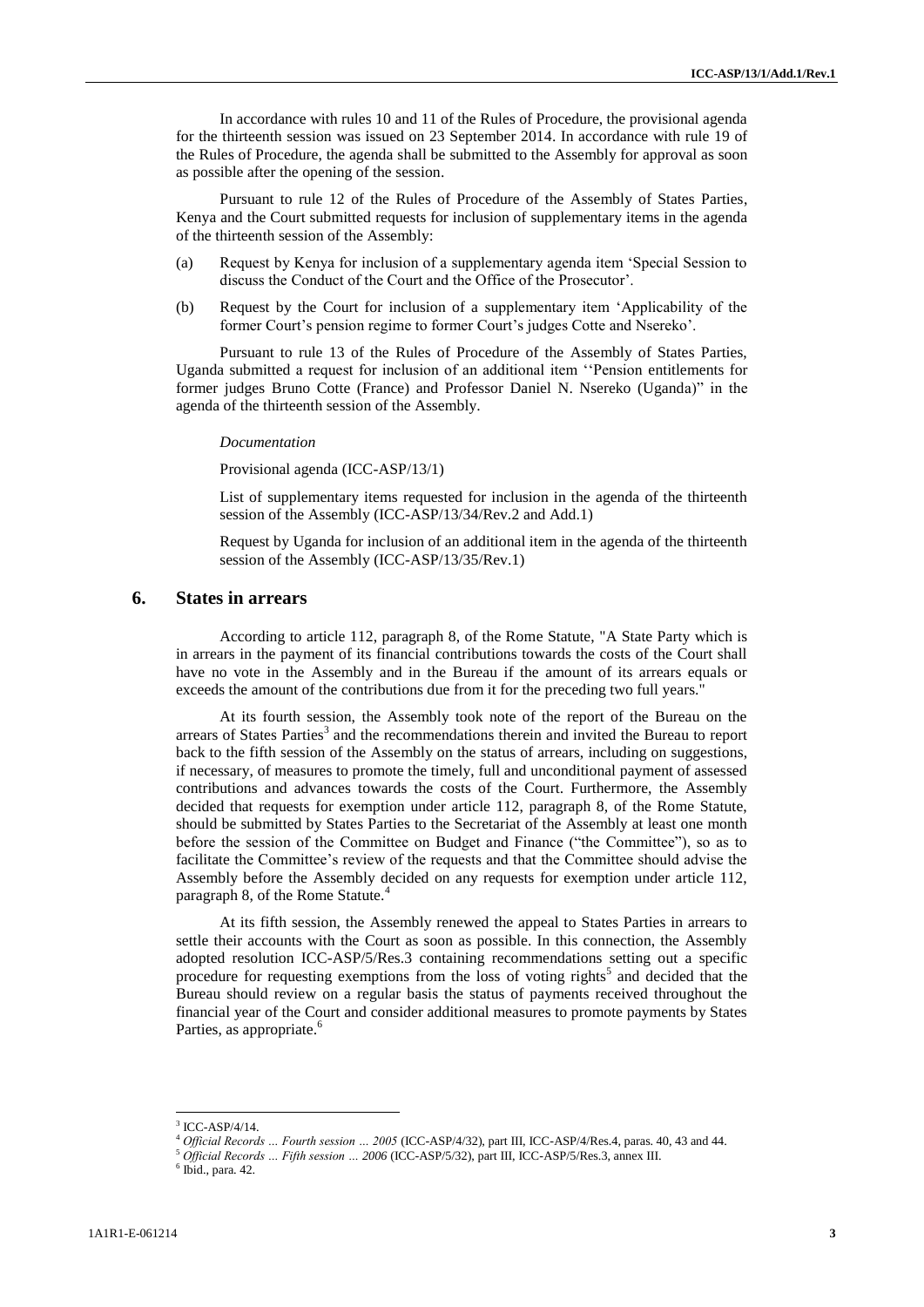At its twelfth session, the Assembly decided to biannualize the report on the arrears of States Parties.<sup>7</sup>

## **7. Credentials of representatives of States at the thirteenth session**

## **(a) Appointment of the Credentials Committee**

Rule 25 of the Rules of Procedure of the Assembly of States Parties, provides that a Credentials Committee shall be appointed at the beginning of each session. It shall consist of representatives of nine States Parties, which shall be appointed by the Assembly on the proposal of the President.

## **(b) Report of the Credentials Committee**

Representation and credentials are regulated by rules 23 to 28 of the Rules of Procedure. In accordance with rule 24, the credentials of representatives of States Parties and the names of alternates and advisers shall be submitted to the Secretariat if possible not later than 24 hours after the opening of the session. The credentials shall be issued by the Head of State or Government or by the Minister for Foreign Affairs or by a person authorized by either of them.

Under rule 25, a Credentials Committee, consisting of representatives of nine States Parties to be appointed at the beginning of each session by the Assembly on the proposal of the President, shall examine the credentials of representatives of States Parties and report to the Assembly without delay.

## **8. Organization of work**

The Assembly will consider and adopt a programme of work at the beginning of the session on the basis of a proposal by the Bureau.

## **9. General debate**

*No documentation*

#### **10. Report on the activities of the Bureau**

In accordance with article 112, paragraph 2(c), of the Rome Statute, the Assembly shall consider the reports and activities of the Bureau and take appropriate action in that regard.

#### *Documentation*

Report of the Bureau on cooperation (ICC-ASP/13/23)

Report of the Bureau on the strategic planning process of the International Criminal Court (ICC-ASP/13/27)

Report of the Bureau on the Study Group on Governance (ICC-ASP/13/28)

Report of the Bureau on complementarity (ICC-ASP/13/30)

Report of the Bureau on victims and affected communities, Trust Fund for Victims and reparations (ICC-ASP/13/32)

Report of the Bureau on legal aid (ICC-ASP/13/33)

<sup>7</sup> *Official Records … Twelfth session …* 2013 (ICC-ASP/12/20), vol. III ICC-ASP/12/Res.8, annex I, para. 10.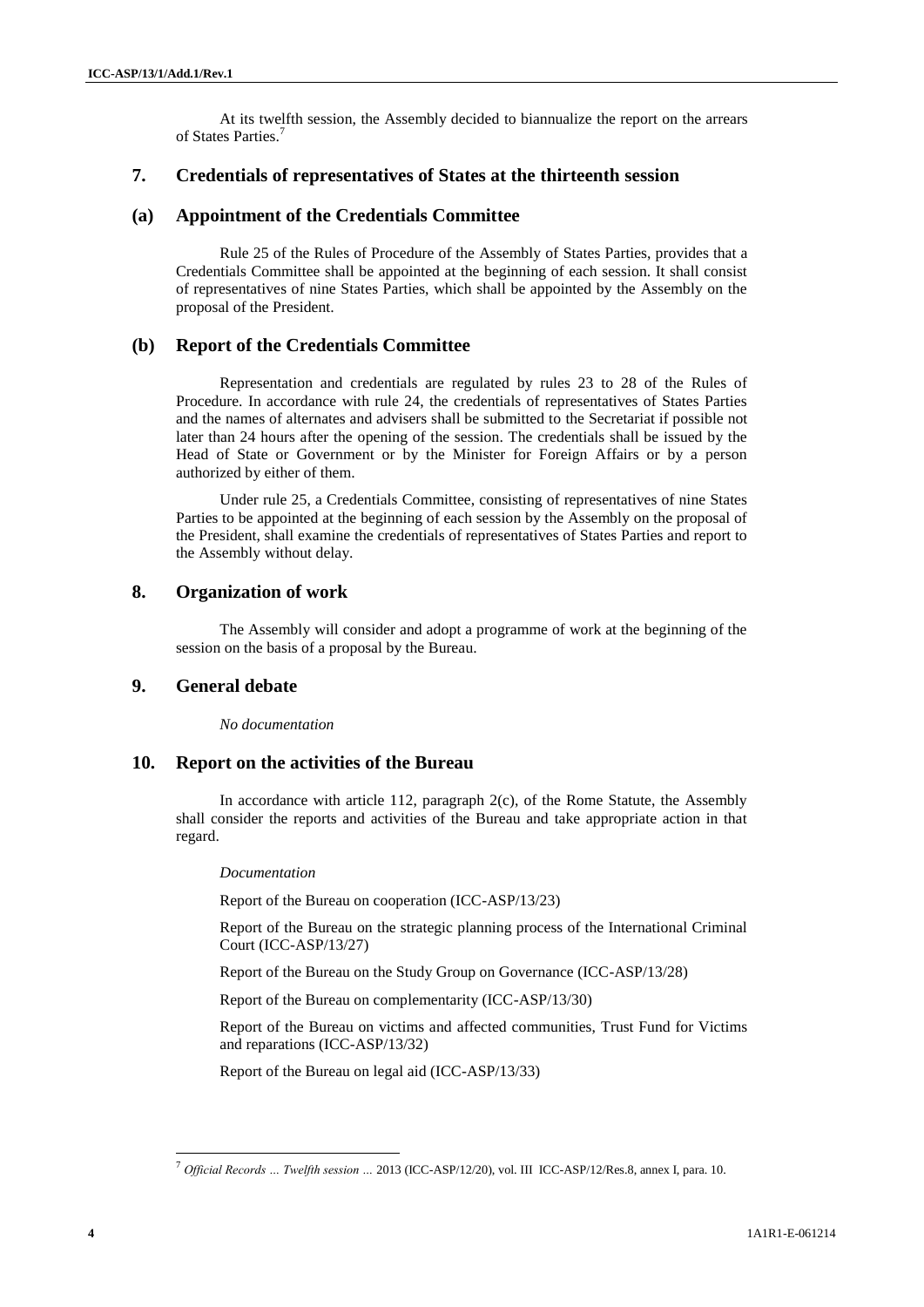Report of the Bureau on the Plan of action for achieving universality and full implementation of the Rome Statute of the International Criminal Court (ICC-ASP/13/36)

Report of the Bureau on non-cooperation (ICC-ASP/13/40)

#### **11. Report on the activities of the Court**

Under article 112, paragraph 2(b), of the Rome Statute, the Assembly shall provide management oversight to the Presidency, the Prosecutor and the Registrar regarding the administration of the Court. In accordance with article 112, paragraph 5, of the Rome Statute, the President of the Court, the Prosecutor and the Registrar or their representatives may participate in meetings of the Assembly. As provided in rule 34 of the Rules of Procedure, they may make oral or written statements and provide information on any question under consideration. Accordingly, the President of the Court will present a report on the activities of the Court since the previous session of the Assembly.

*Documentation*

Report on the activities of the Court (ICC-ASP/13/37)

## **12. Report of the Board of Directors of the Trust Fund for Victims**

By its resolution ICC-ASP/1/Res.6, $8$  the Assembly established a Trust Fund for the benefit of victims of crimes within the jurisdiction of the Court, and of the families of such victims, as well as a Board of Directors of the Trust Fund for the benefit of victims.

In accordance with paragraph 11 of resolution ICC-ASP/1/Res.6, the Board shall report annually to the Assembly on the activities and projects of the Fund and on all offered voluntary contributions, regardless of whether they were accepted or refused.

*Documentation*

Report to the Assembly of States Parties on the activities and projects of the Board of Directors of the Trust Fund for Victims for the period 1 July 2013 to 30 June 2014 (ICC-ASP/13/14)

## **13. Advisory Committee on Nominations**

The establishment of the Advisory Committee on nominations of judges is foreseen in article 36, paragraph 4 (c), of the Rome Statute. Its terms of reference are set out in the report of the Bureau on the establishment of an Advisory Committee on nominations of judges of the International Criminal Court.<sup>9</sup>

According to its terms of reference, the Advisory Committee on nominations of judges is mandated to "facilitate that the highest-qualified individuals are appointed as judges of the International Criminal Court". The information and analysis presented by the Committee is to inform the decision- making of States Parties and is not in any way binding on them or on the Assembly of States Parties.

The Committee is composed of nine members, nationals of States Parties, reflecting the principal legal systems of the world and an equitable geographical representation, as well as a fair representation of both genders, based on the number of States Parties to the Rome Statute. They are drawn from eminent interested and willing persons of a high moral character, who have established competence and experience in criminal or international law. Members of the Committee are not the representatives of States or other organizations. They serve in their personal capacity, and do not take instructions from States Parties, States or any other organizations or persons.

 $\overline{a}$ 

<sup>8</sup> *Official Records … First session, New York, 3-10 September 2002* (ICC-ASP/1/3 and Corr.1), part IV.

 $9$  ICC-ASP/10/36, annex.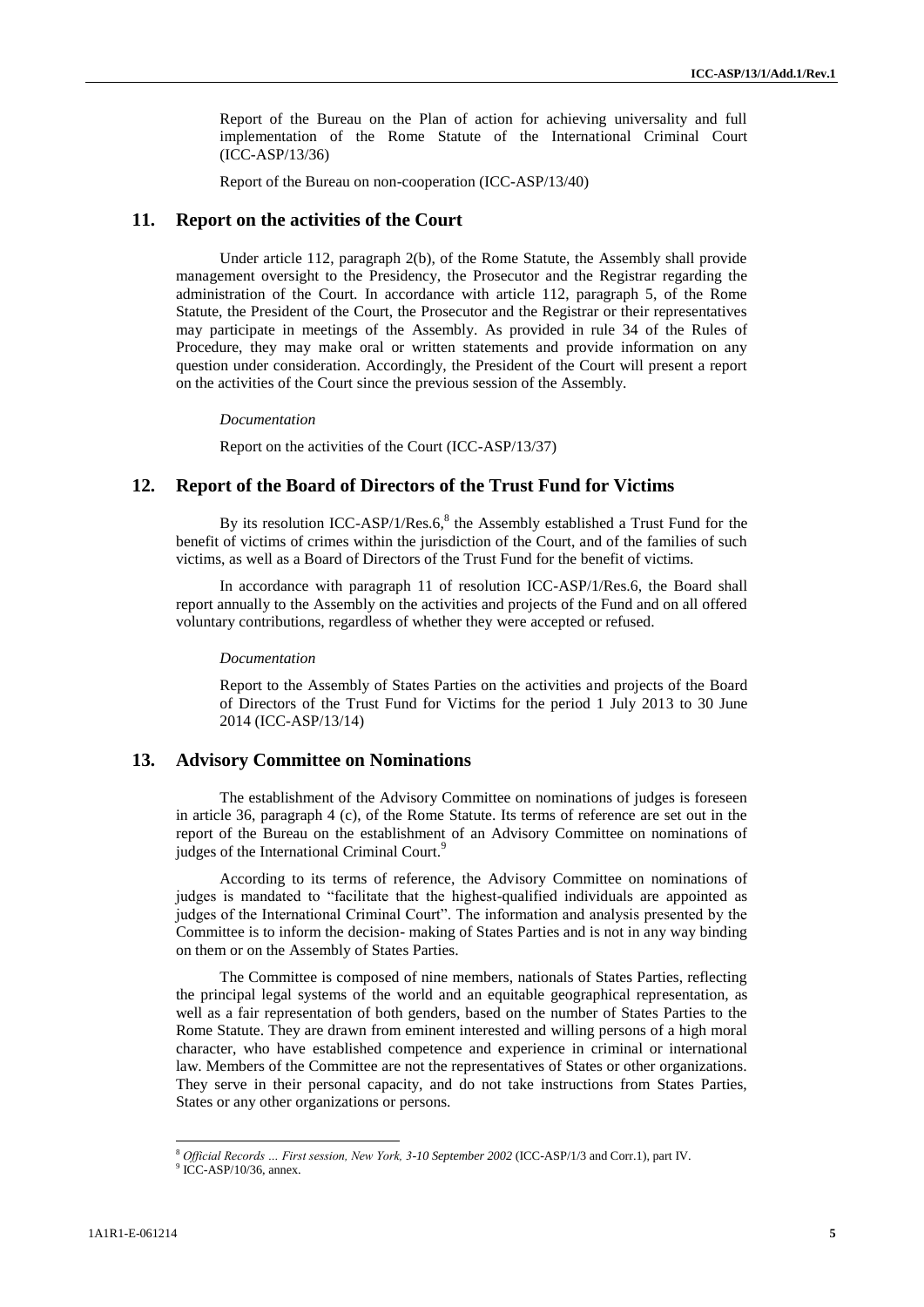Committee members are designated for three year terms, with the possibility of being re-elected only once. The first election of the Committee members took place at the eleventh session of the Assembly in 2012. Four of the first members were chosen to serve only for one three year term, so as to stagger membership and provide continuity.

#### *Documentation*

Report of the Advisory Committee on Nominations of Judges on the work of its third meeting (ICC-ASP/13/22)

#### **14. Election of six judges**

On 24 January 2014 the Bureau decided to open the nomination period for the election of six judges, in accordance with paragraphs 3 of resolution ICC-ASP/3/Res.6, as amended by resolutions ICC-ASP/5/Res.5 and ICC-ASP/12/Res.8.

Under the terms of article 36 of the Rome Statute, six judges will be elected to serve for a term of nine years. According to article 36, paragraphs 3 and 5, the judges are to be nominated from among persons of high moral character, impartiality and integrity who possess the qualifications required in their respective State for appointment to the highest judicial offices. Every candidate for election to the Court should also have an excellent knowledge of and be fluent in at least one of the working languages of the Court. In addition, two lists of candidates have been established:

- *List A:*Candidates having established competence in criminal law and procedure, and the necessary relevant experience, whether as judge, prosecutor, advocate or in other similar capacity, in criminal proceedings;
- List B: Candidates having established competence in relevant areas of international law such as international humanitarian law and the law of human rights, and extensive experience in a professional legal capacity which is of relevance to the judicial work of the Court.

For purposes of this election to the Court, at least two judges will be elected from List B. In addition, at least two judges will be elected from the Eastern European group and one from the Asia-Pacific group. Furthermore, at least one male judge will be elected.

In accordance with the decision of the Bureau at its 24 January 2014 meeting, the nomination period for the elections for the posts of six judges was open between 28 April and 20 July 2014 and was extended, by the decision of the President of the Assembly, until 3 August 2014.

#### *Documentation*

Fifth election of judges of the International Criminal Court (ICC-ASP/13/3 and Add.1)

Election of the judges for the International Criminal Court: guide for the fifth election (ICC-ASP/13/21)

Report of the Advisory Committee on Nominations of Judges on the work of its third meeting (ICC-ASP/13/22)

## **15. Election of six members of the Committee on Budget and Finance**

By its resolution ICC-ASP/1/Res.4, the Assembly decided to establish a Committee on Budget and Finance. The Committee is composed of 12 members of different nationalities who shall be experts of recognized standing and experience in financial matters at the international level from States Parties. They shall be elected by the Assembly for a term of office of three years on the basis of equitable geographical distribution.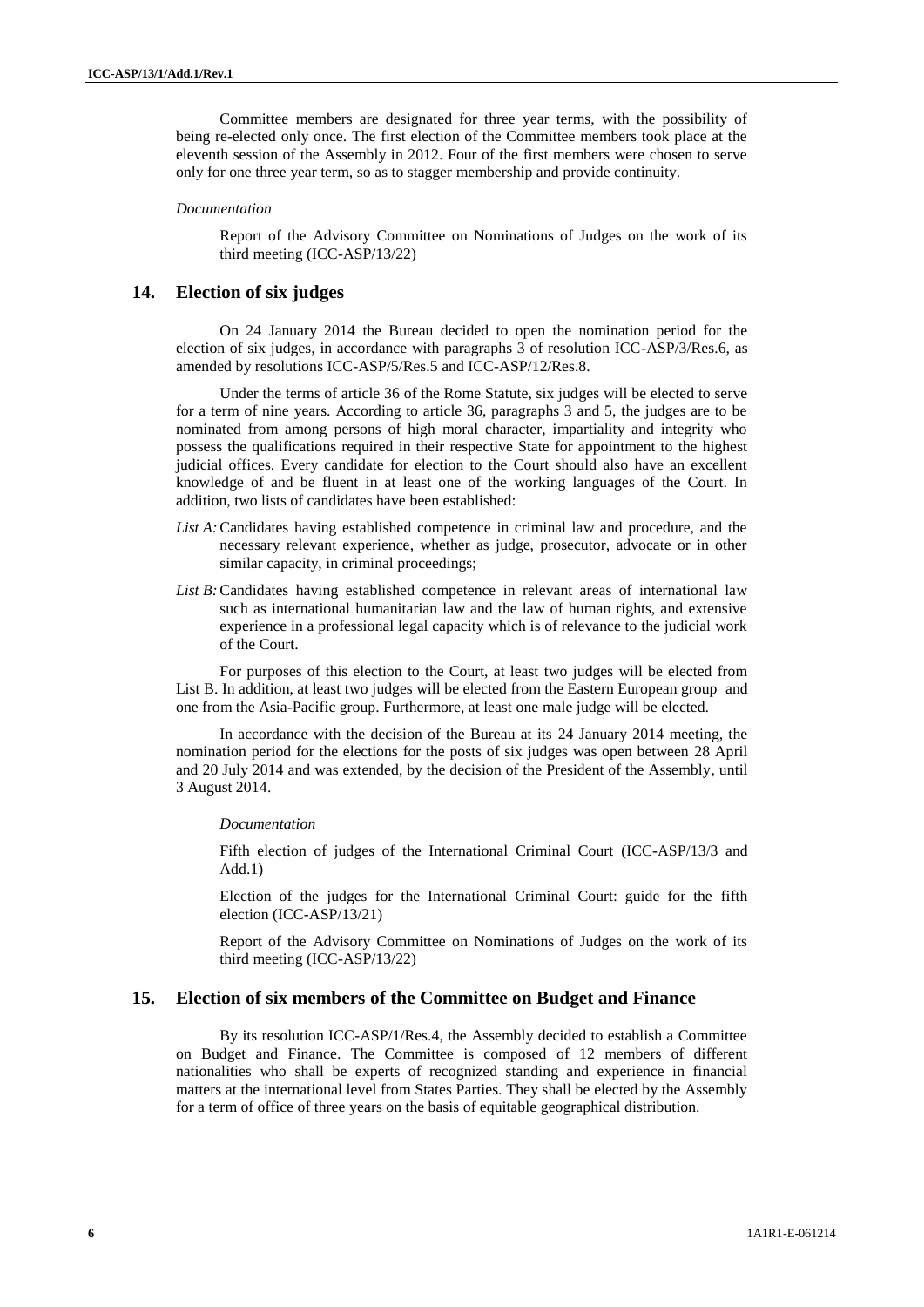On 17 March 2014, the Bureau of the Assembly of States Parties ("the Assembly") decided that the election of six members of the Committee on Budget and Finance would take place at the thirteenth session of the Assembly. Pursuant to the decision, the nomination period for the candidates for six seats on the Committee on Budget and Finance ran from 9 June to 31 August 2014 and was extended, by the decision of the President of the Assembly, until 14 September 2014.

The distribution of seats among the regional groups for the purpose of the first election was established in paragraph 8 of resolution ICC-ASP/1/Res.5 as follows:

- (a) Two seats for the Group of African States;
- (b) Two seats for the Group of Asian States;
- (c) Two seats for the Group of Eastern European States;
- (d) Two seats for the Group of Latin American and Caribbean States; and
- (e) Four seats for the Group of Western European and Other States.

The six members whose terms of office end on 20 April 2015 belong to the following regional groups:

- (a) African States, one seat;
- (b) Asia-Pacific States, two seats;
- (c) Eastern European States, one seat;
- (d) Latin American and Caribbean States, one seat; and
- (e) Western European and Other States, one seat.

By the closing date of the nomination period, 14 September 2014, seven nominations had been received. Of the seven nominations, one was submitted by the Group of African States; three by the Group of Asia-Pacific States; one by the Group of Eastern European States; one by the Group of Latin American and Caribbean States; and one by the Group of Western European and Other States.

By communication, dated 17 November 2014, the Embassy of the Republic of Korea announced the withdrawal of the candidature of its candidate.

#### *Documentation*

Election of members of the Committee on Budget and Finance (ICC-ASP/13/4)

## **16. Election to fill a vacancy of the Committee on Budget and Finance**

Pursuant to paragraph 2(a) of the annex to resolution ICC-ASP/1/Res.4, the Bureau decided on 15 August 2014 that the election to fill the vacancy which arose from the resignation of Mr. Gilles Finkelstein (France) would take place during the thirteenth session of the Assembly and the nomination period to fill the vacancy would run from 14 September to 26 October 2014.

By the closing date of the nomination period, 26 October 2014, one nomination by the Group of Western European and Other States had been received.

#### *Documentation*

Election to fill a vacancy on the Committee on Budget and Finance (ICC-ASP/13/38)

## **17. Consideration and adoption of the budget for the fourteenth financial year**

In accordance with article 112, paragraph 2(d), of the Rome Statute, the Assembly shall consider and decide on the budget of the Court.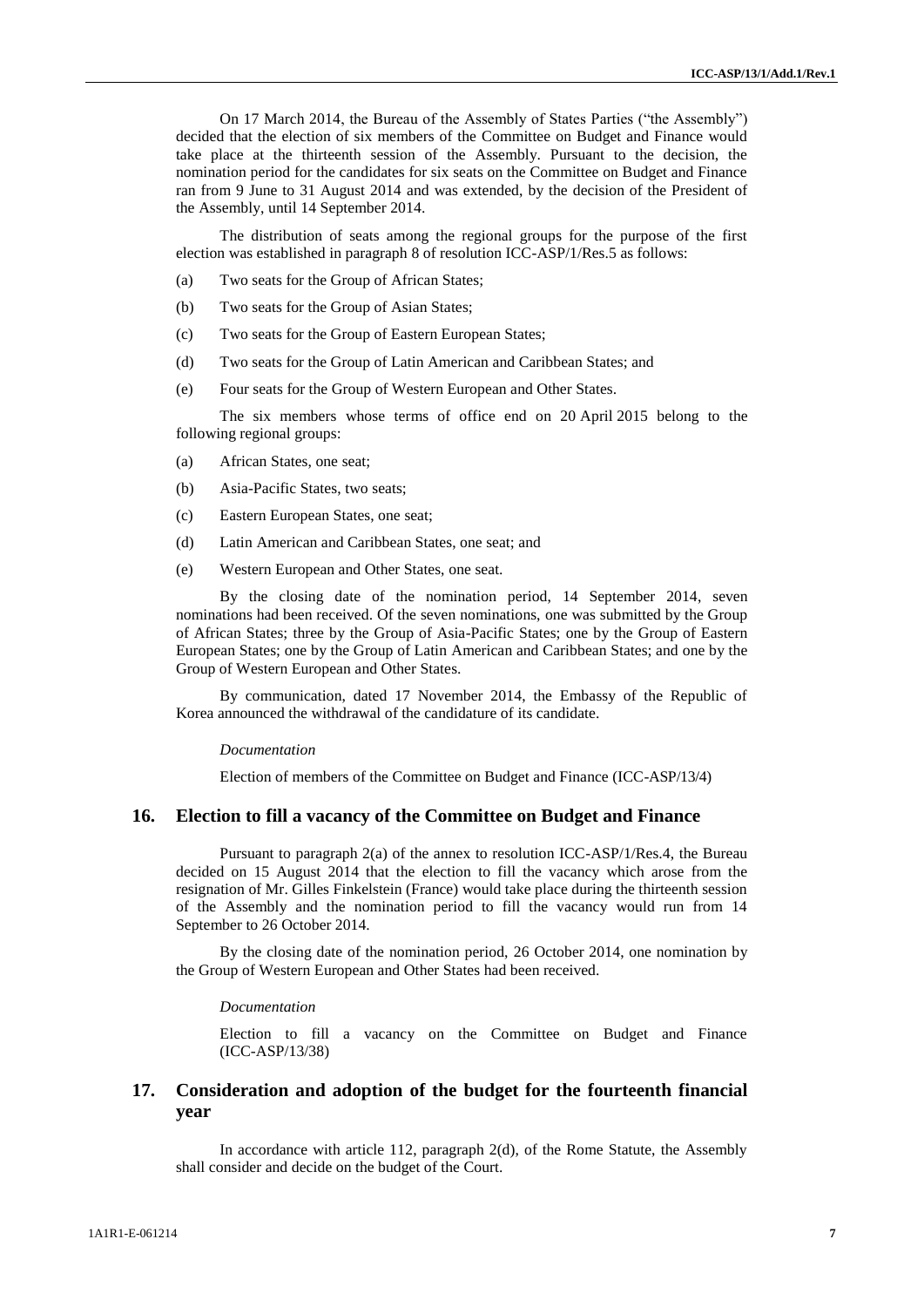Regulation 3 of the Financial Regulations and Rules of the Court provides that the Registrar shall prepare the proposed programme budget for each financial period and submit it to the States Parties as well as to the Committee on Budget and Finance for consideration. The Committee shall make the relevant recommendations to the Assembly.

At its third session, the Assembly endorsed the recommendation of the Committee that the Court should include in future performance reports data on financial performance and results achieved rather than outputs. This information should be submitted annually to the Assembly through the Committee either in the draft programme budget or in a separate performance report.

#### *Documentation*

Registry's fourth quarterly report on legal aid (ICC-ASP/13/2)

Report of the Committee on Budget and Finance on the work of its twenty-second session (ICC-ASP/13/5)

Registry report on ways to improve the legal aid procedures (ICC-ASP/13/6)

Report of the Court and the Trust Fund for Victims on the rules to be observed for the payment of reparations (ICC-ASP/13/7)

Report on budget performance of the International Criminal Court as at 30 June 2014 (ICC-ASP/13/8)

Report of the Court on policy issues (Accruals, anti-fraud and whistleblower, and multi-year project) (ICC-ASP/13/9)

Proposed Programme Budget for 2014 of the International Criminal Court (ICC-ASP/13/10 and Add.1)

Financial statements for the period of 1 January to 31 December 2013 (ICC-ASP/13/12 and Corr.1)

Trust Fund for Victims: Financial statements for the period of 1 January to 31 December 2013 (ICC-ASP/13/13)

Report to the Assembly of States Parties on the projects and the activities of the Board of Directors of the Trust Fund for Victims for the period 1 July 2011 to 30 June 2014 (ICC-ASP/13/14)

Report of the Committee on Budget and Finance on the work of its twenty-third session (ICC-ASP/13/15)

Report of the Court on the organizational structure (ICC-ASP/13/16)

First quarterly report of the Registry on legal aid (ICC-ASP/13/17)

Report of the Court on human resources management (ICC-ASP/13/18)

Report on activities and programme performance of the International Criminal Court for the year 2013 (ICC-ASP/13/19)

Registry's sixth quarterly report on legal aid (ICC-ASP/13/24\*)

Report omn the anticipated financial impact of the new strategy of the Office of the Prosecutor (ICC-ASP/13/25)

Report on the review of the organizational structure of the Registry (ICC-ASP/13/26)

Seventh quarterly report of the Registry on legal aid (ICC-ASP/13/41)

Updated forcecast of the Court on its budget implementation for 2014 (ICC-ASP/13/42)

<sup>10</sup> *Official Records … Third session … 2004* (ICC-ASP/3/25), part II.A.8(b), para. 50, and part II.A.1, para. 4.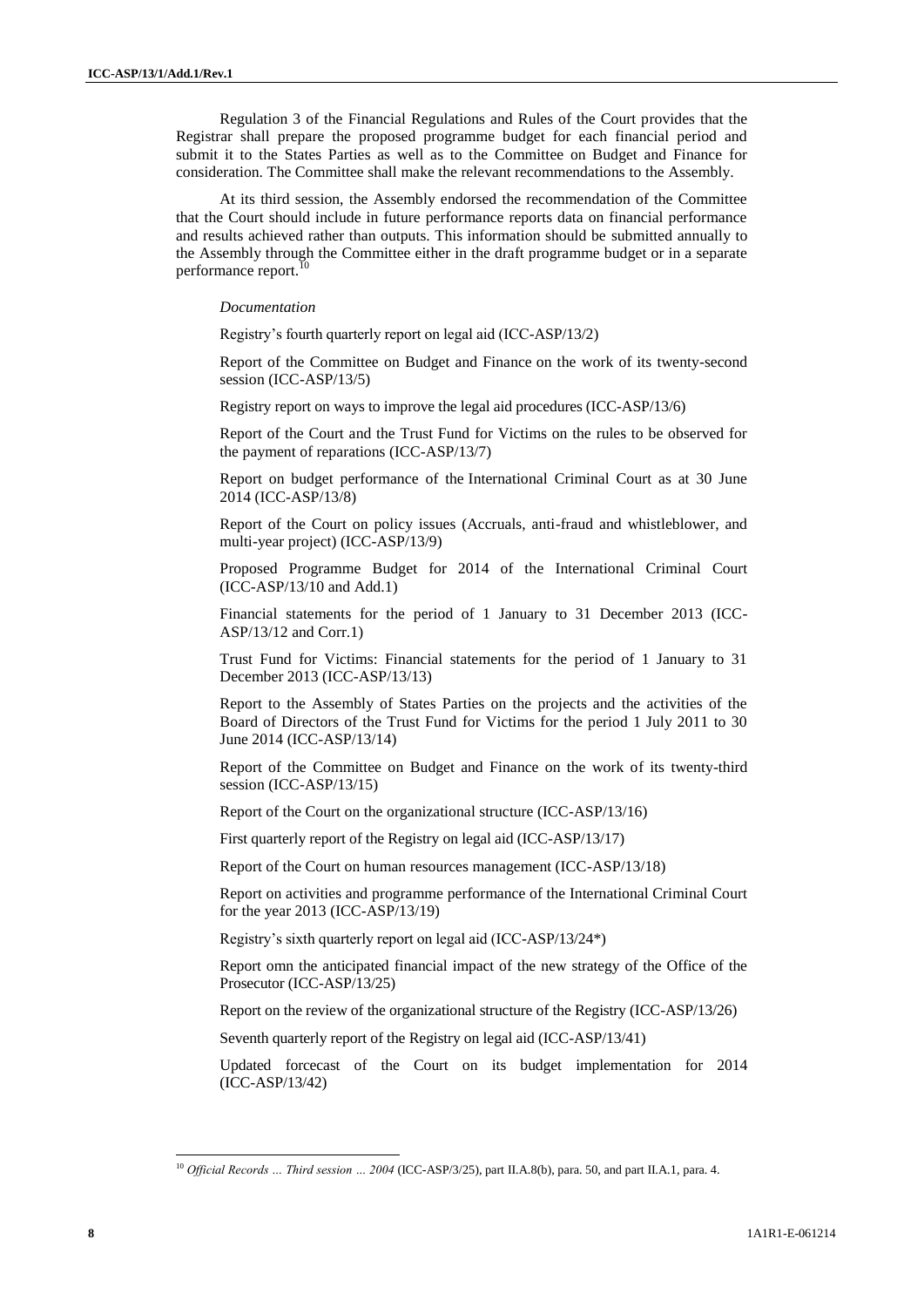## **18. Consideration of the audit reports**

Regulation 12 of the Financial Regulations and Rules provides that the Assembly shall appoint an Auditor to conduct audits in conformity with generally accepted common auditing standards, subject to any special directions of the Assembly and in accordance with the additional terms of reference set out in the annex to the Financial Regulations and Rules. At the  $11<sup>th</sup>$  meeting of its first session, on 22 April 2003, the Assembly was informed that the Bureau, acting under the delegated authority of the Assembly, $^{11}$  had appointed the National Audit Office of the United Kingdom of Great Britain and Northern Ireland as Auditor for the Court for a period of four years. $^{12}$ 

In accordance with regulation 12.7, the Auditor shall issue a report on the audit of the financial statements and relevant schedules relating to the accounts for the financial period. In accordance with regulations 12.8 and 12.9, audit reports, before their submission to the Assembly, are subject to examination by the Registrar and the Committee on Budget and Finance. The Assembly considers and approves the financial statements and audit reports forwarded to it by the Committee.

At its tenth session, the Assembly endorsed the Committee's recommendation to appoint *la Cour des comptes* (France) as the new External Auditor of the International Criminal Court and the Trust Fund for Victims for four years starting with the financial year 2012.<sup>13</sup>

#### *Documentation*

Financial statements for the period 1 January to 31 December 2013 (ICC-ASP/13/12 and Corr.1)

Trust Fund for Victims - Financial statements for the period 1 January to 31 December 2013 (ICC-ASP/13/13)

## **19. Premises of the Court**

At its sixth session, the Assembly adopted resolution ICC-ASP/6/Res.1, whereby it, inter alia, decided that the permanent premises of the Court should be constructed on the Alexanderkazerne site**.** Furthermore, the Assembly established an Oversight Committee, composed of ten States Parties, to provide strategic oversight for the permanent premises project in accordance with annex II of that resolution.<sup>14</sup>

Annex II of that resolution also provides, inter alia, that the Oversight Committee shall submit any draft resolutions or information to the Assembly through the Bureau and provides that the Chairperson of the Oversight Committee shall report to the Assembly.

The permanent premises project continues to proceed on schedule. The premises are expected to be completed and ready for occupation by the Court from September 2015. The Registrar therefore had formally given notice to the landlords that the Court wishes to terminate the leases for the current interim premises as of end-December 2015.

Costs remain within the unified project budget set by the Assembly at  $E$ 195.7 million, at its twelfth session<sup>15</sup> including both the reduced construction budget of  $\epsilon$ 184.4 million and the transition budget of  $E11.3$  million. However, there are currently pressures on both sub-budgets, and no risk allowance remained for transition activities in the revised  $€11.3$  million budget. In order to take measures which give financial security to the project in the worst-case scenario, authorization is needed to commit funds beyond the current cap of €195.7 million. The Assembly is requested to raise the unified project budget from €195.7 million to  $E$ 200 million, i.e. an authorization to spend up to an additional  $E$ 4.3 million in case of need.

<sup>&</sup>lt;sup>11</sup> Official Records ... First session, New York, 3-10 September 2002 (ICC-ASP/1/3 and Corr.1), part I, para. 29.

<sup>&</sup>lt;sup>12</sup> Official Records... First session (first and second resumptions) ... 2003 (ICC-ASP/1/3/Add.1), part I, para. 40.

<sup>13</sup> *Official Records … Tenth session* … 2011 (ICC-ASP/10/20), vol. I, part II, para. 10.

<sup>&</sup>lt;sup>14</sup> Official Records ... Sixth session ... 2007 (ICC-ASP/6/20), vol. I, part. III, ICC-ASP/6/Res.1, paras. 1 and 4.

<sup>15</sup> *Official Records … Twelfth session …* 2013 (ICC-ASP/12/20), vol. III ICC-ASP/12/Res.2.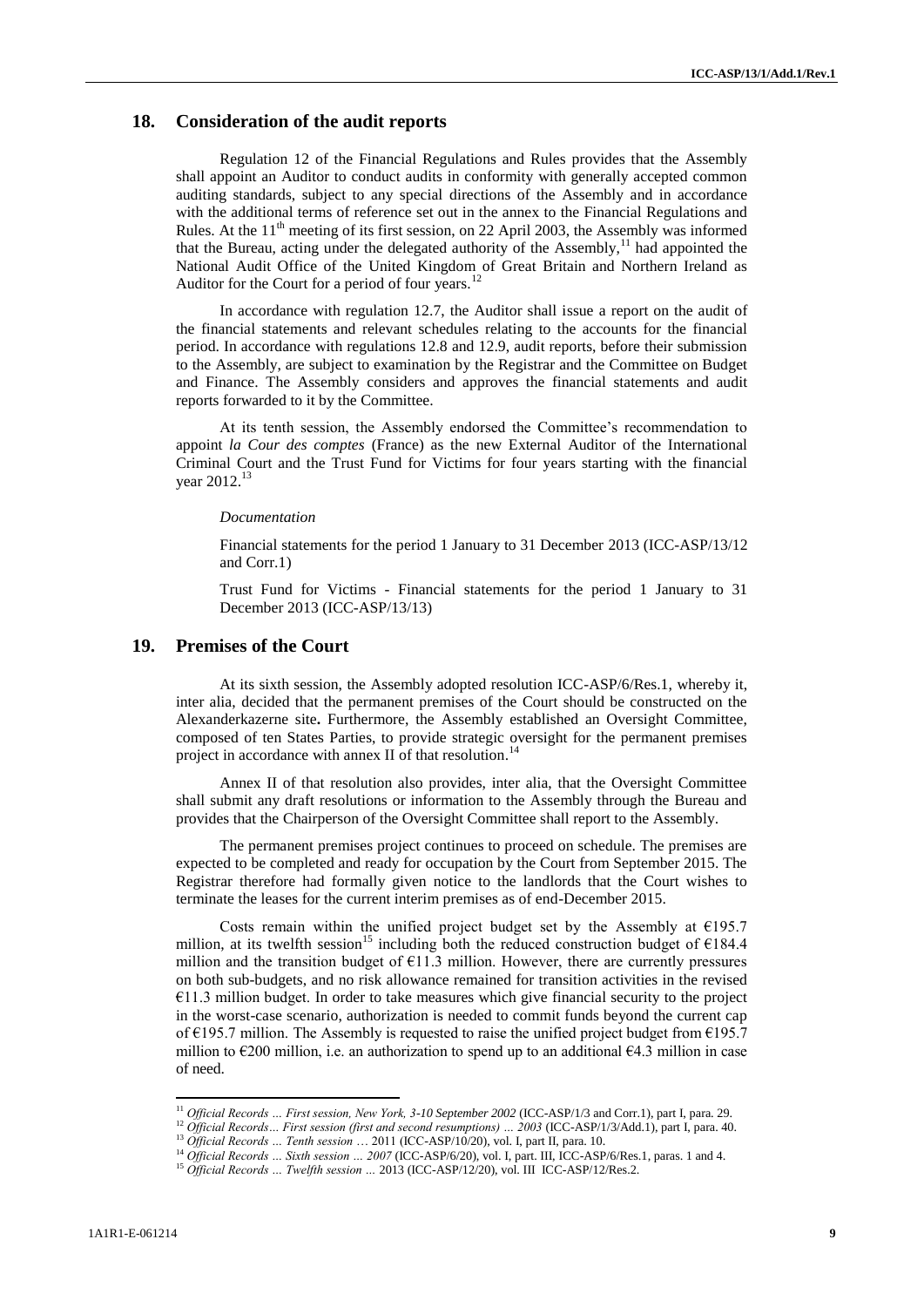The Committee submits to the approval of the Assembly a decision whereby the Committee is delegated authority to decide, as a measure of last resort and as necessary and appropriate, on any project budget increase of up to  $\epsilon$ 4.3 million in 2015 up to a total of  $€200$  million (from €195.7 million).

#### *Documentation*

Report on the activities of the Oversight Committee (ICC-ASP/13/39)

## **20. Amendments to the Rome Statute and the Rules of Procedure and Evidence**

By resolution ICC-ASP/8/Res.6, the Assembly established a Working Group of the Assembly of States Parties for the purpose of considering, as from its ninth session, amendments to the Rome Statute proposed in accordance with article 121, paragraph 1, of the Statute at its eighth session,  $16$  as well as any other possible amendments to the Rome Statute and to the Rules of Procedure and Evidence, with a view to identifying amendments to be adopted in accordance with the Rome Statute and the Rules of Procedure of the Assembly of States Parties.

The judges of the Court, acting pursuant to article 51, paragraph 2 (b), of the Rome Statute, have submitted proposals to amend rule  $76(3)$ , rule  $101(3)$  and rule  $144(2)(b)$  of the Rules of Procedure and Evidence, and to introduce rule 140*bis*. The Assembly would consider the proposed amendments on the basis of the report of the Working Group on Amendments.

#### *Documentation*

Report of the Bureau on the Study Group on Governance (ICC-ASP/13/28) Report of the Working Group on Amendments (ICC-ASP/13/31)

## **21. Cooperation**

By resolution ICC-ASP/12/Res.3, the Assembly requested the Bureau to maintain a facilitation of the Assembly of States Parties for cooperation to consult with States Parties, the Court and non-governmental organizations as well as other interested States and relevant organizations in order to further strengthen cooperation with the Court.

The Assembly also noted with appreciation the need to include cooperation as a standing agenda item for future sessions of the Assembly. On 11 December 2014, the Assembly will hold a panel discussion in plenary session to consider the topic of cooperation.

#### *Documentation*

Report of the Court on cooperation (ICC-ASP/13/23)

Report of the Bureau on cooperation (ICC-ASP/13/29, Add.1 and Add.2)

## **22. Decision concerning the date of the next session of the Assembly of States Parties**

In accordance with rule 5 of the Rules of Procedure, the date of commencement and the duration of each session of the Assembly shall be decided by the Assembly at its previous session. At its twelfth session, the Assembly decided to hold its thirteenth session in New York from 8 to 17 December 2012 and its fourteenth session in The Hague..<sup>17</sup>

 $\overline{a}$ 

<sup>16</sup> *Official Records … Eighth session …* 2009 (ICC-ASP/8/20), vol. I, annex II.

<sup>17</sup> *Official Records … Twelfth session …* 2013 (ICC-ASP/12/20), vol. I., part I para. 49.